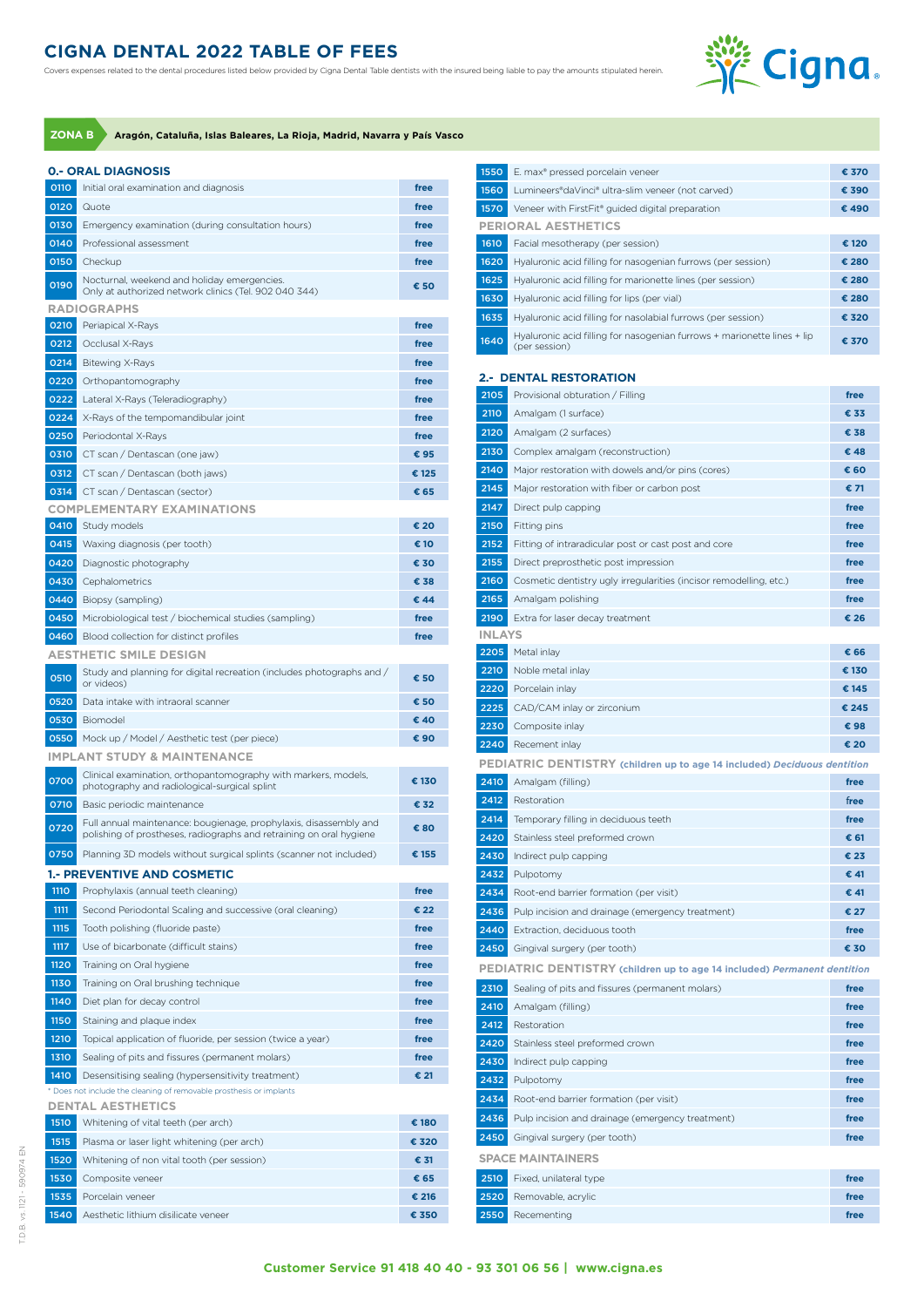|             | 3.- ENDODONTICS                                                                             |       |
|-------------|---------------------------------------------------------------------------------------------|-------|
|             | PULPECTOMY: (including 3500 and necessary X-rays)                                           |       |
| 3305        | Supplement for mechanized root canals with rotary instruments                               | € 30  |
| 3306        | Supplement for root canals performed under microscope                                       | € 20  |
| 3310        | Root canal (1 canal) (X-rays included)                                                      | € 70  |
| 3320        | Root canal (2 canals) (X-rays included)                                                     | € 91  |
| 3330        | Root canal (3 or more canals) (X-rays included)                                             | € 110 |
| 3315        | Retreatment 1 canal (X-rays included)                                                       | € 80  |
| 3325        | Retreatment 2 canals (X-rays included)                                                      | € 107 |
| 3335        | Retreatment 3 canals (X-rays included)                                                      | € 138 |
| 3350        | Apex-formation with MTA (1 session)                                                         | € 41  |
|             | <b>ENDODONTRIC SURGERY</b>                                                                  |       |
| 3410        | Periapical surgery (apicoectomy)                                                            | € 116 |
| 3420        | Retro filling (for root)                                                                    | € 41  |
|             |                                                                                             |       |
| 3440        | Root amputation (hemisection)                                                               | € 112 |
| 3500        | Pulp incision and drainage (Emergency treatment)                                            | € 25  |
|             | <b>4.- PERIODONTICS</b>                                                                     |       |
| 4010        | Periodontal evaluation (sounding)                                                           | free  |
| 4020        | Local chemotherapy application                                                              | free  |
| 4030        | Occlusal examination                                                                        | free  |
| 4035        | Occlusal adjustment by balancing / selective grinding                                       | free  |
| 4110        | Scaling and root planing (per quadrant)                                                     | € 48  |
| 4120        | Periodontal treatment maintenance (throughout the mouth)                                    | € 28  |
| 4130        | Decontamination of periodontal pockets and / or peri implantitis using<br>glycerin or ozone | € 25  |
| 4132        | Treatment of periodontal pockets with Ligosan® doxycycline gel                              | € 90  |
| 4210        | Gingivectomy or gingivoplasty (per tooth)                                                   | € 28  |
| 4220        | Gingivectomy or gingivoplasty (per sextant)                                                 | € 45  |
| 4230        | Gingivectomy or gingivoplasty (per quadrant)                                                | € 60  |
| 4290        | Clinical crown extension (hard tissue)                                                      | € 55  |
| 4310        |                                                                                             |       |
|             | Periodontal surgery (surgical curettage per piece)                                          | € 16  |
| 4320        | Periodontal flap surgery (per sextant)                                                      | € 89  |
| 4330        | Periodontal flap surgery (per quadrant)                                                     | € 124 |
| 4350        | Modified Widman flap procedure (per quadrant)                                               | € 170 |
| 4410        | Flap surgery with graft (per piece)                                                         | € 32  |
| 4420        | Flap surgery with graft (per sextant)                                                       | € 120 |
| 4430        | Flap surgery with graft (per quadrant)                                                      | € 165 |
| 4450        | Free mucosal or connective graft                                                            | € 173 |
| 4510        | Periodontal splinting per piece                                                             | € 21  |
| 4520        | Periodontal splinting (sector)                                                              | € 89  |
| 4550        | Peridontogram                                                                               | € 46  |
| 4590        | Laser treatment (per session)                                                               | € 66  |
|             | <b>REGENERATIVE THERAPY - BONE GRAFTING</b>                                                 |       |
| 4710        | Regenerative Membrane                                                                       | € 209 |
| 4740        | Titanium mesh                                                                               | € 224 |
| 4770        | Plasma rich in growth factors (P.R.G.F.)                                                    | € 226 |
| 4810        | Alveoloplasty or bone filling (biomaterials)                                                | € 166 |
| 4820        | Jaw remodelling with bone filling                                                           | € 342 |
| 4825        | Retention pin or screw (each)                                                               | €43   |
| 4850        | Autologous bone graft (chin, tuberosity)                                                    | €795  |
|             | <b>5.- PROSTHODONTICS</b>                                                                   |       |
| 5010        | Exploration and evaluation for prosthetic rehabilitation                                    | free  |
| 5020        | Dentoalveolar impression and model positives                                                | free  |
| 5025        | Special model casting                                                                       | free  |
| 5030        | Obtaining intermaxillary records                                                            | free  |
| 5040        | Occlusal Adjustments to fitted prostheses                                                   | free  |
| 5050        | Relining or provisional conditioner, removable dentures                                     | free  |
|             | FIXED PROTHESIS                                                                             |       |
| 5110        | Temporary Resin Crown                                                                       | € 22  |
| 5120        | Acrylic or Composite Jacket                                                                 | € 112 |
| 5130        | Cast or injected porcelain jacket (Empress type)                                            | € 235 |
| 5140        | Condensed porcelain jacket (In-Ceram type)                                                  | € 315 |
| 5145        | Procera Allceram jacket or Lithium disilicate                                               | € 365 |
| 5147        | Crown or Bridge Unit (CAD / CAM) Disilicate, E-Max® or PEEK                                 | € 395 |
| <b>5150</b> | Partial crown                                                                               | € 121 |

| 5160         | Metal crown or bridge                                                                                          | € 127          |
|--------------|----------------------------------------------------------------------------------------------------------------|----------------|
| 5170         | Metal/resin crown or bridge                                                                                    | € 147          |
| 5180         | Metal/porcelain crown or bridge                                                                                | € 202          |
| 5185         | Noble metal/titanium crown or bridge                                                                           | € 290          |
| 5210         | Maryland Bridge                                                                                                | € 330          |
| 5230         | Bridge support or onlay                                                                                        | € 40           |
| 5310         | Cast metal stump, one root                                                                                     | € 70           |
| 5330         | Cast metal stump, more than one root                                                                           | € 80           |
| 5335         | Cast noble metal stump                                                                                         | € 93           |
| 5410         | Recement crowns                                                                                                | € 20           |
| 5415         | Mechanical bridge dismantling                                                                                  | € 20           |
| 5420         | Porcelain fixture                                                                                              | € 54           |
|              | <b>REMOVABLE PROSTHESIS</b>                                                                                    |                |
| 5510         | Complete acrylic (upper or lower)                                                                              | € 310          |
| 5520         | Partial acrylic (1 to 3 teeth)                                                                                 | € 143          |
| 5522         | Partial acrylic (4 to 6 teeth)                                                                                 | € 194<br>€ 248 |
| 5525<br>5528 | Partial acrylic (7 or more teeth)                                                                              | € 43           |
| 5529         | Supplement for hypoallergenic or appropriate resin<br>Supplement for porcelain teeth (per tooth)               | € 15           |
|              |                                                                                                                | € 390          |
| 5540<br>5542 | Partial flexible (Valplast or Flexite) (1 to 3 teeth)<br>Parcial flexible (Valplast or Flexite) (4 to 6 teeth) | 425            |
| 5546         | Parcial flexible (Valplast or Flexite) (7 or more teeth)                                                       | €450           |
| 5560         | Neobase to rebase up to 5 dental pieces                                                                        | € 80           |
| 5565         | Neobase to rebase more than 5 dental pieces                                                                    | € 155          |
| 5570         | Restoration or addition of dental pieces of flexible Removable Partial<br>Prosthesis                           | € 75           |
| 5630         | Skeletal partial dentures (1 to 3 teeth) (it includes braces, plates,                                          | € 324          |
| 5632         | retainers / hooks)<br>Skeletal partial dentures (4 to 6 teeth) (it includes braces, plates,                    | € 380          |
| 5634         | retainers / hooks)<br>Skeletal partial dentures (7 to 9 teeth) (it includes braces, plates,                    | € 430          |
| 5636         | retainers / hooks)<br>Skeletal partial dentures (10 or more teeth) (it includes braces, plates,                | € 480          |
|              | retainers / hooks)<br><b>COMPOSITE PROSTHESES</b>                                                              |                |
| 5710         | Simple precision attachment                                                                                    | € 115          |
| 5715         | Complex precision attachment                                                                                   | € 140          |
| 5720         | Telescopic crown                                                                                               | € 100          |
| 5730         | Retention bar                                                                                                  | € 170          |
| 5740         | Retention magnets                                                                                              | € 140          |
|              | <b>IMPLANT PROSTHETICS</b>                                                                                     |                |
| 5810         | Transepithelial abutment                                                                                       | € 150          |
| 5815         | Angle or cosmetic abutment                                                                                     | € 180          |
| 5816         | Zirconium abutment                                                                                             | € 190          |
| 5817         | LOCATOR <sup>®</sup> type anchor                                                                               | € 220          |
| 5820         | Provisional crown on implant                                                                                   | € 115          |
| 5830         | Noble metal / titanium crown or bridge                                                                         | € 330          |
| 5835         | Ceramic / metal cemented crown or bridge unit                                                                  | € 360          |
| 5840         | Dental crown or bridge unit in zirconia (CAD/CAM)                                                              | € 392          |
| 5850         | Ball attachment (0-Ring, Dal-Ro, among others)                                                                 | € 200          |
| 5852         | Bar on 2 implants                                                                                              | € 510          |
| 5853         | Bar on 3 or more implants                                                                                      | € 610          |
| 5854         | Two bars on 4 or more implants                                                                                 | € 710          |
| 5858         | Mucosa-implant supported overdenture (with riders)                                                             | € 600          |
| 5860         | Hybrid prosthesis screwed onto implants (resin teeth)                                                          | € 1,875        |
| 5865         | Hybrid prosthesis screwed onto implants (porcelain teeth)                                                      | € 2,090        |
| 5905         | <b>REPAIR PROCEDURES</b><br>Removable denture cleaning                                                         | € 30           |
| 5910         | Simple resin repair                                                                                            | € 38           |
| 5920         | Replace pieces or retainer or support                                                                          | € 44           |
| 5922         | Aesthetic clasp                                                                                                | € 57           |
| 5924         | Tooth retention system replacement (teflon, retainer)                                                          | € 45           |
| 5930         | Rebasing special materials                                                                                     | € 70           |
| 5940         | Temporary tissue adaptation (old prosthetic)                                                                   | € 40           |
| 5950         | Common rebase                                                                                                  | € 52           |
| 5955         | Soft resin rebase                                                                                              | € 86           |
|              |                                                                                                                |                |